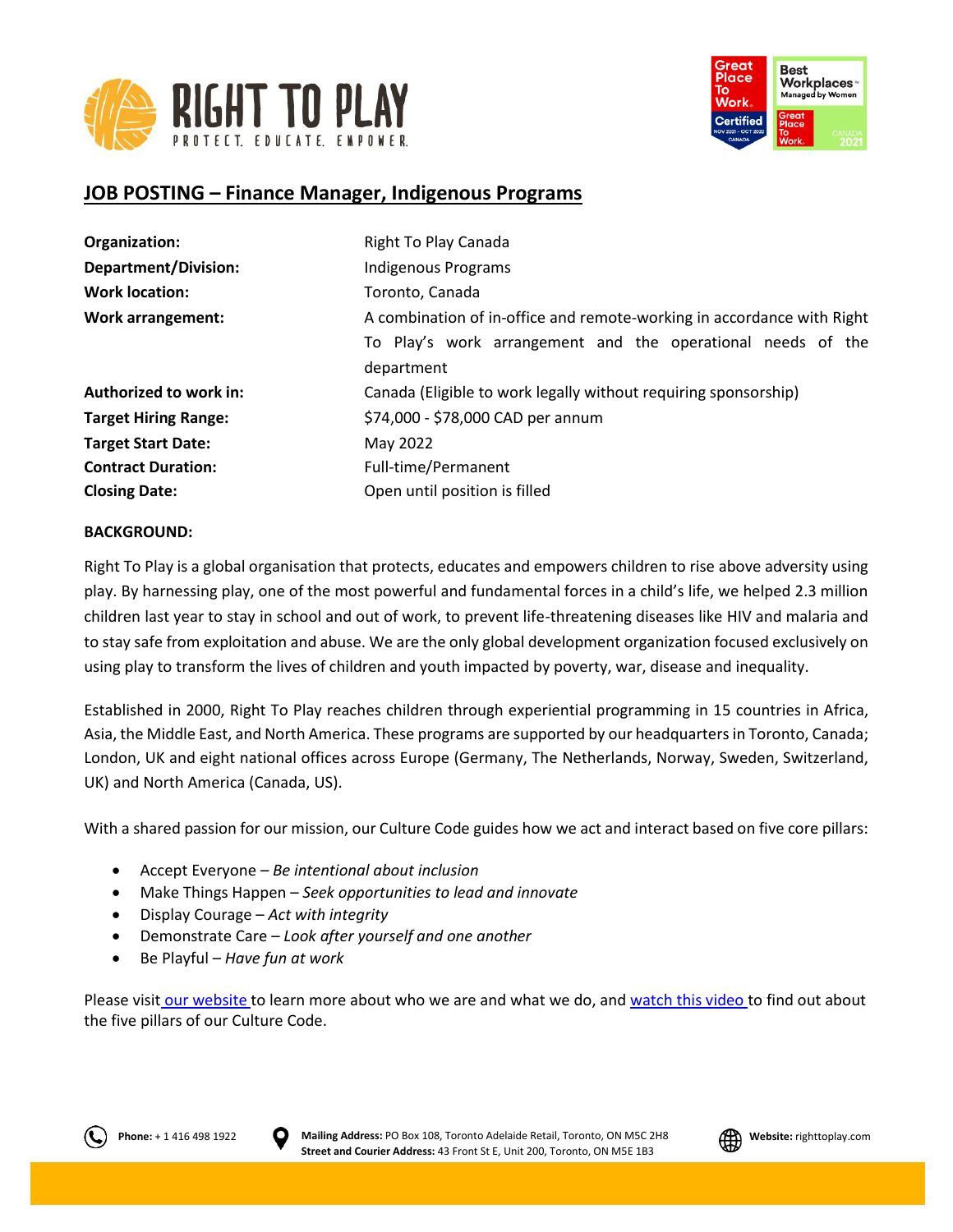



### **JOB SUMMARY:**

Reporting to the Executive Director, Indigenous Programs, the Finance Manager, Indigenous Programs is responsible for the overall strategic leadership of the Program finance portfolio. In addition to tracking program funding information the Finance Manager, Indigenous Programs is responsible for budgeting, forecasting, completing revenue recognition, conducting risk assessments, overseeing the management of financial reports related to grants for the Indigenous Programs management team and the design and implementation of controls to ensure that costs and revenue are accurately reported on a timely basis and in accordance with the Organization's policies. The incumbent will also work in collaboration with global HQ on funding frameworks, budgeting, forecasting, and planning. Additional duties encompass systems review and diverse accounting functions as required.

The role may involve travel both within and outside of Canada. It is anticipated that this would occur no more than three or four times each year and for periods not exceeding two weeks.

\_\_\_\_\_\_\_\_\_\_\_\_\_\_\_\_\_\_\_\_\_\_\_\_\_\_\_\_\_\_\_\_\_\_\_\_\_\_\_\_\_\_\_\_\_\_\_\_\_\_\_\_\_\_\_\_\_\_\_\_\_\_\_\_\_\_\_\_\_\_\_\_\_\_\_\_\_\_\_\_\_\_\_\_\_\_\_\_\_\_\_

### **PRIMARY RESPONSIBILITIES:**

### **Job Responsibility #1: Oversight and Control of Indigenous Programs Financial Accounting (30% of Time):**

**Oversee and approve the processing of reported Community data (costs which Right To Play [RTP] has contracted to reimburse)***:*

- Support the processing of this data
- Approve monthly journals
- Control the risk of error by ensuring that community summaries & General Ledger data are reconciled on a regular basis

#### **Process Community reimbursements & account creation & closure (annual basis)**:

- Determine processes and prepare approved requests for payment of advance payments to any partner community who request it
- Lead the community partner reimbursement process, adhering to the schedule laid out in Co Operation Agreements between RTP & the Community

## **Review Indigenous Programs staff expense claims and supplier invoices (which may or may not impact upon Community Project Accounting):**

- Review and approve Cash/Credit Card Expense Reports, Travel Expense Reports and Supplier invoices. Relay these documents to Accounts Payable on a timely basis
- Set processes and approve prepare approved requests for payment of such Advances
- Assist Accounts Payable to respond to queries from staff or suppliers as to the status of their respective claims

**Oversee and approve the processing and control of program purchases via a corporate credit card held by the Executive Director, Indigenous Programs:**



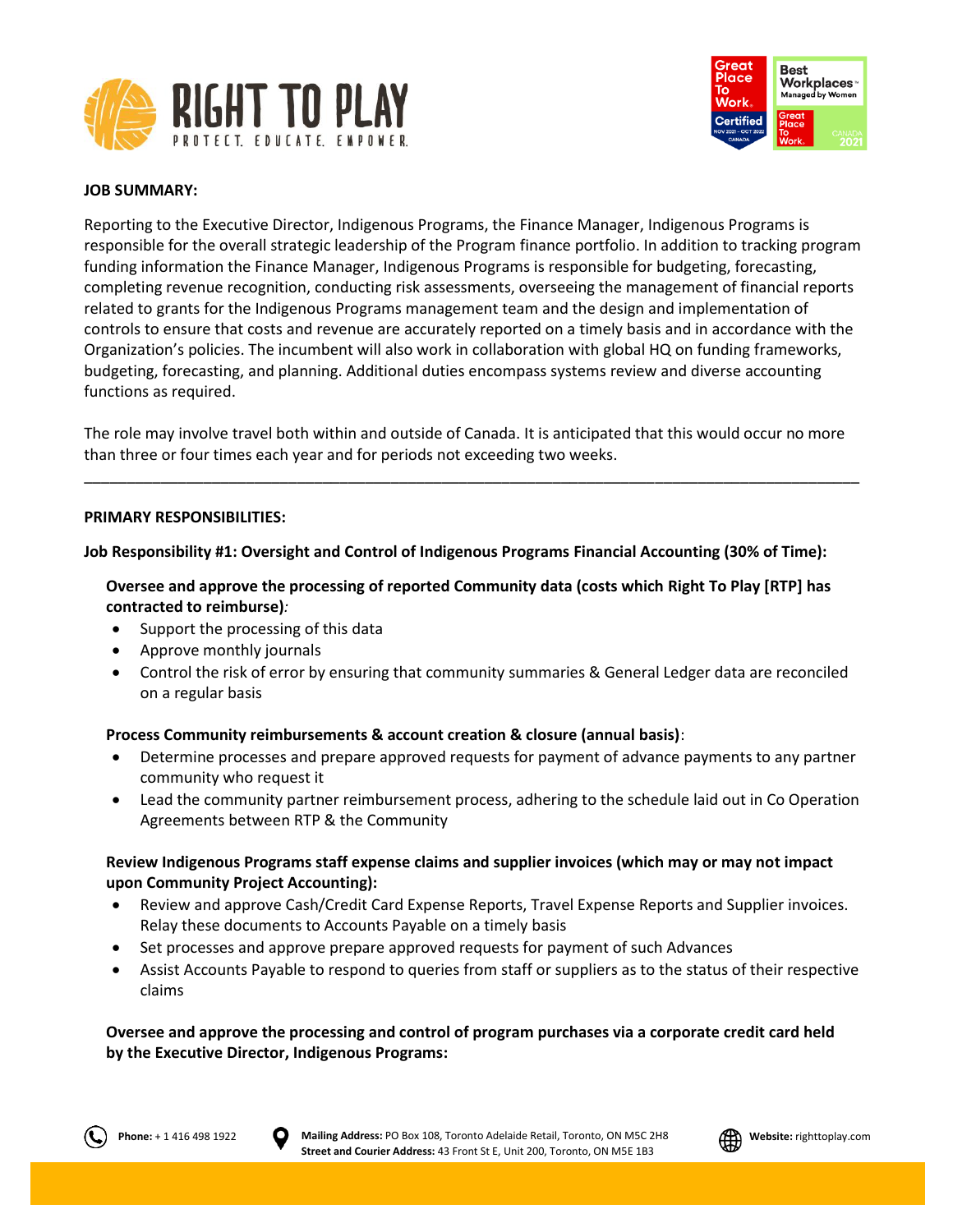



- Support the processing of this data
- Support and approve the reconciliation of month end balances

## **Account for and control "Fee for Service" and "Cost Recovery" invoicing:**

- Ensure invoices are properly authorised, prepared and coded and that a system is in place to ensure that subsequent receipts are correctly matched and accounted for
- Ensure all applicable taxes are included and accounted for

## **Job Responsibility #2: Oversee Grant Budgeting and Financial Reporting (20% of Time):**

- Review donor agreements maintained by Canada National Office (CNO) and ensure that all financial reporting requirements are identified, tracked and fully understood by the team in order to ensure that Donor Reports are submitted on a timely basis
- Work across the team to ensure that an appropriate grant budget is designed and documented, in accordance with signed agreements

\_\_\_\_\_\_\_\_\_\_\_\_\_\_\_\_\_\_\_\_\_\_\_\_\_\_\_\_\_\_\_\_\_\_\_\_\_\_\_\_\_\_\_\_\_\_\_\_\_\_\_\_\_\_\_\_\_\_\_\_\_\_\_\_\_\_\_\_\_\_\_\_\_\_\_\_\_\_\_\_\_\_\_\_\_\_\_\_\_\_

- Provide technical support on budget development for new grant proposals
- Recognize revenue on a monthly basis, based upon actual expenditure during the period. Review the result changes to Grant Funds with both the Indigenous Programs management team and the appropriate CNO Grant Manages. Ensure that it is correctly recorded in the General Ledger (GL).
- Prepare financial reports for donors based on approved budget lines.
- Regularly review actuals against grant agreement budgets in order to prepare budget amendments requests for donors on a timely basis
- Compile or assist in the compilation of grant and donor financial reports
- Prepare Grant Audit statements presenting revenue and expenditure for audit and submission to the donor(s). (Normally Government)
- Prepare a Revenue Reconciliation summary (or continuity schedule) for all grant related activities (Reconcile GL revenue values with the recorded movements on individual deferred revenue accounts)

\_\_\_\_\_\_\_\_\_\_\_\_\_\_\_\_\_\_\_\_\_\_\_\_\_\_\_\_\_\_\_\_\_\_\_\_\_\_\_\_\_\_\_\_\_\_\_\_\_\_\_\_\_\_\_\_\_\_\_\_\_\_\_\_\_\_\_\_\_\_\_\_\_\_\_\_\_\_\_\_\_\_\_\_\_\_\_\_\_\_\_

### **Job Responsibility #3: Manage Indigenous Programs Cost Budgeting and Forecasting (20% of Time):**

- Advise and support the annual budgeting process ensuring that the budgets are uploaded by HQ to the Canada HQ ledger
- Prepare, share and review monthly variance reports with staff and management, monitoring content and format to ensure that the information provided is the optimum tool to assist all decision making processes
- Work collaboratively with the CNO lead in managing the associated funding framework: consistently reviewing budget against revenue sources to identify gaps, determine risk and share this internally

\_\_\_\_\_\_\_\_\_\_\_\_\_\_\_\_\_\_\_\_\_\_\_\_\_\_\_\_\_\_\_\_\_\_\_\_\_\_\_\_\_\_\_\_\_\_\_\_\_\_\_\_\_\_\_\_\_\_\_\_\_\_\_\_\_\_\_\_\_\_\_\_\_\_\_\_\_\_\_\_\_\_

• Provide information to the global budgeting, forecasting and planning process

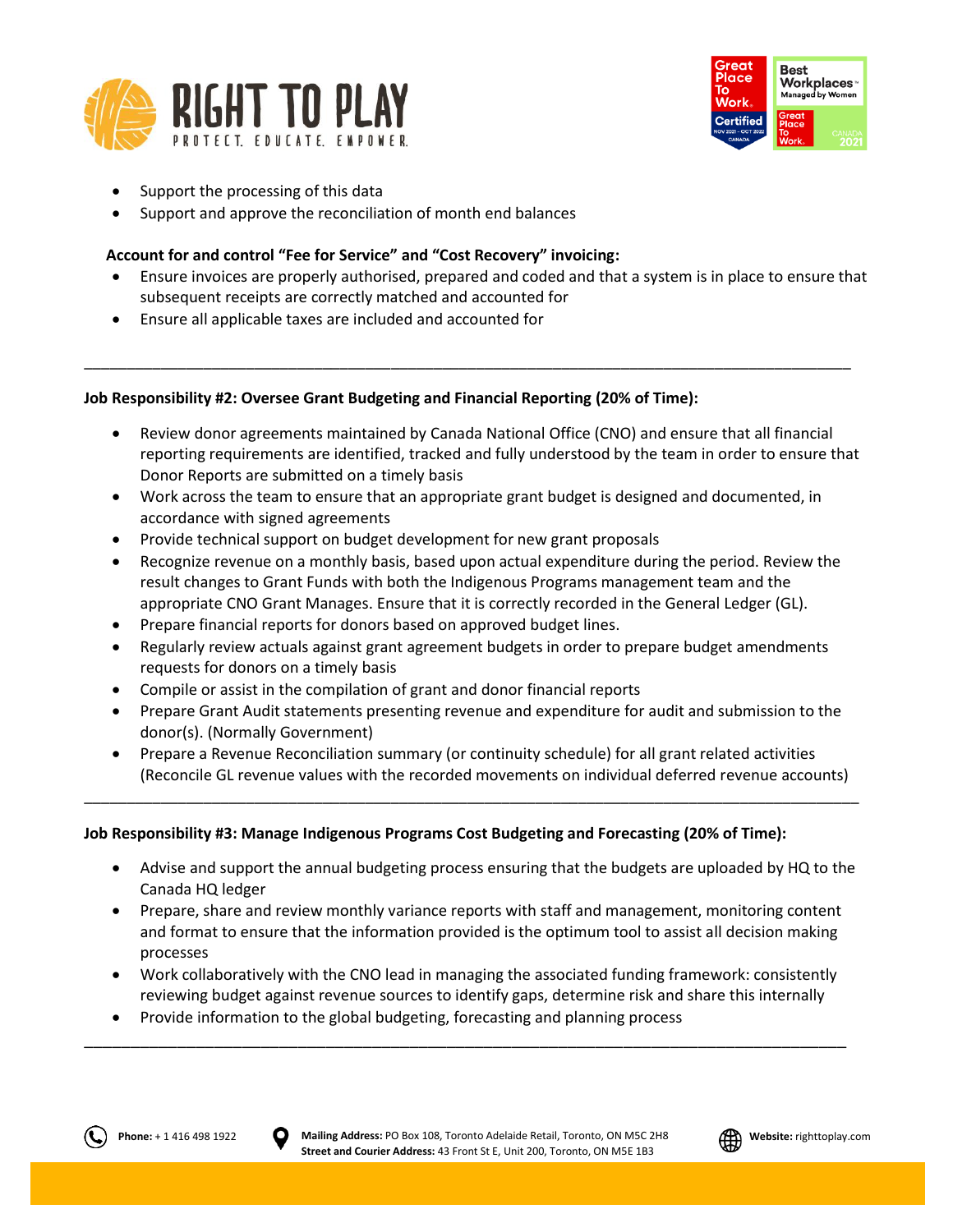



## **Job Responsibility #4: Team Management, Training and Capacity Building (10% of Time):**

- Lead the development of the program finance team's work plans, ensuring that key deliverables are planned, that the team's work is well coordinated within the broader organization, and clearly communicated to key organizational stakeholders
- Supervise, mentor, and support each finance team member, helping each individual to set and achieve appropriate professional development goals
- Revise and design finance training package for Community Mentor Trainings
- Deliver training on financial processes to Program Officers, Community Mentors and Indigenous Programs staff
- Attend regular meetings and professional development with RTP colleagues
- Prepare comprehensive materials for community finance officers to enable them to effectively complete all financial reporting
- When deemed appropriate and in collaboration with the Indigenous Programs Senior Management Team, liaise directly with community Finance Officers to ensure their comprehension and support of RTP's financial procedures

\_\_\_\_\_\_\_\_\_\_\_\_\_\_\_\_\_\_\_\_\_\_\_\_\_\_\_\_\_\_\_\_\_\_\_\_\_\_\_\_\_\_\_\_\_\_\_\_\_\_\_\_\_\_\_\_\_\_\_\_\_\_\_\_\_\_\_\_\_\_\_\_\_\_\_\_\_\_\_\_\_\_\_\_

### **Job Responsibility #5: Indigenous Programs Policy and Communications (15% of Time):**

• Assess current program finance policies and procedures and work jointly with the Finance team, the CNO and other teams to introduce new policies and procedures

\_\_\_\_\_\_\_\_\_\_\_\_\_\_\_\_\_\_\_\_\_\_\_\_\_\_\_\_\_\_\_\_\_\_\_\_\_\_\_\_\_\_\_\_\_\_\_\_\_\_\_\_\_\_\_\_\_\_\_\_\_\_\_\_\_\_\_\_\_\_\_\_\_\_\_\_\_\_\_\_\_\_\_

\_\_\_\_\_\_\_\_\_\_\_\_\_\_\_\_\_\_\_\_\_\_\_\_\_\_\_\_\_\_\_\_\_\_\_\_\_\_\_\_\_\_\_\_\_\_\_\_\_\_\_\_\_\_\_\_\_\_\_\_\_\_\_\_\_\_\_\_\_\_\_\_\_\_\_\_\_\_\_\_\_\_\_

• Understand and develop continuous improvements to systems and processes to ensure ease of use and effectiveness

#### **Job Responsibility #6: Other Tasks as Assigned (5% of Time)**

### MINIMUM QUALIFICATIONS (Must have):

#### **EDUCATION/TRAINING/CERTIFICATION:**

• University degree or equivalent in accounting, business, finance or a related field

#### **EXPERIENCE:**

- 5 years' experience of hands-on bookkeeping, accounting and reporting in accordance with applicable statutory and professional accounting standards and within the not-for-profit sector
- Experience with grant administration and budget management
- Experience in managing and leading staff



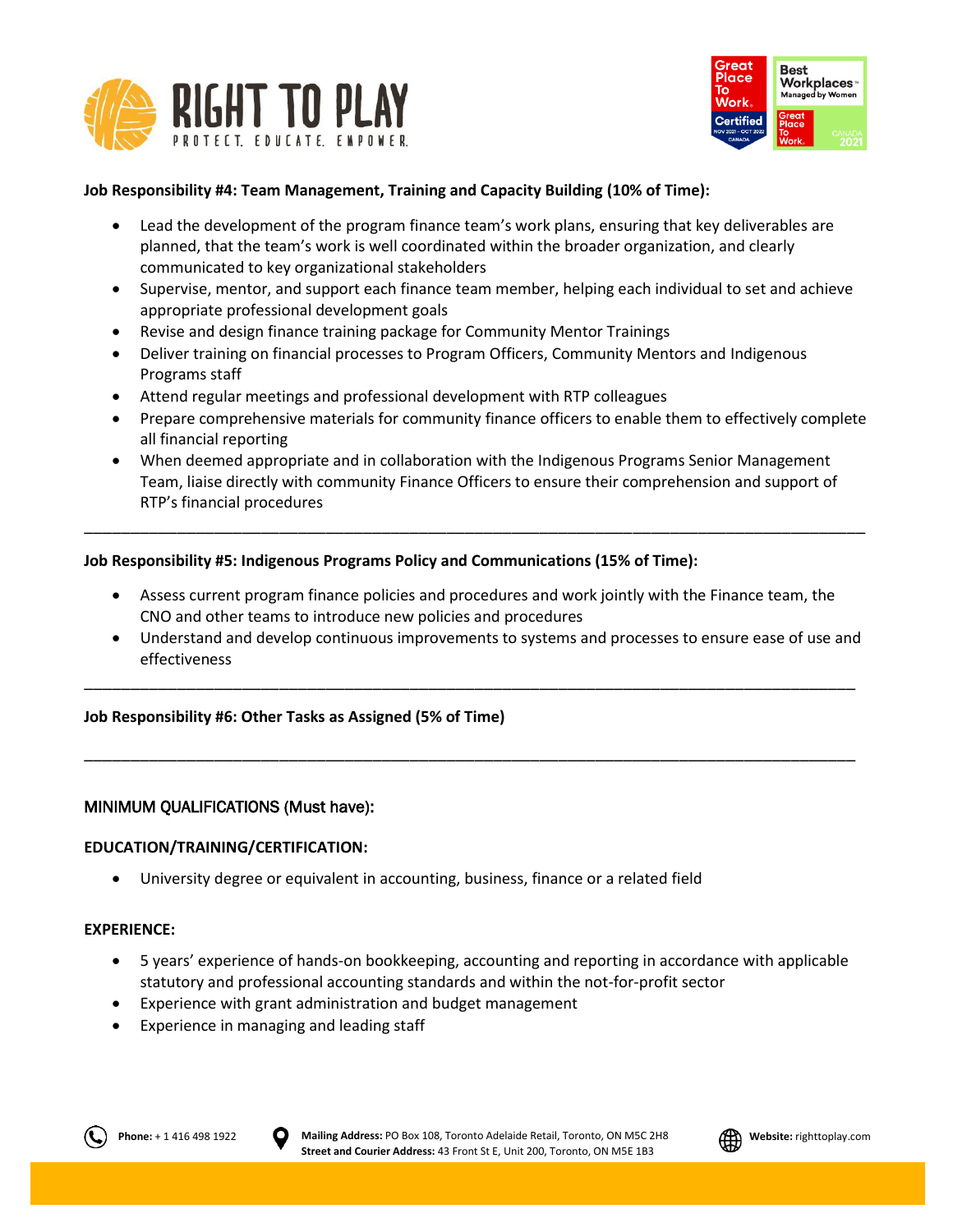



### **COMPETENCIES/PERSONAL ATTRIBUTES:**

- Ability to lead, guide, coordinate, and facilitate grant budgeting and financial reporting processes and establish short and long-term goals
- Diplomatic interpersonal skills
- Excellent written and oral communication skills
- Proven ability to communicate ideas and technical concepts in both technical and user-friendly language
- Good judgment, analytical, and decision-making skills
- Highly self-motivated and directed, with keen attention to detail
- Aptitude to prioritize and execute tasks in a high-pressure, multi-project environment
- Capability to create a positive work environment to motivate and drive the work of others

### **KNOWLEDGE/SKILLS:**

- Proficiency in Microsoft Office, particularly Excel
- Experience with Enterprise CRM database systems such as Microsoft Dynamics, SAP or a Charity focused product like Raiser's Edge (grant and donations administration).
- Knowledge of accounting for restricted funding and deferred revenue.

### **LANGUAGES:**

• Fluency in spoken and written English.

## DESIRED QUALIFICATIONS (An Asset):

- Other relevant certificates such as CPA/CGA/CA/CMA
- Master's degree in accounting, business or management
- Experience in implementing change
- Experience working with remote First Nations Communities in Canada
- An understanding of Aboriginal history and policy in Canada

### **WHO YOU ARE:**

You are highly driven, results-oriented, collaborative and well-rounded leader with a passion for working with children and youth. You are an exceptional communicator with excellent networking skills. You have an understanding of colonial history and how it impacts Indigenous peoples in Canada. In addition, if you are committed to advancing work grounded in social justice, equity, and anti-oppression, this is the job for you!